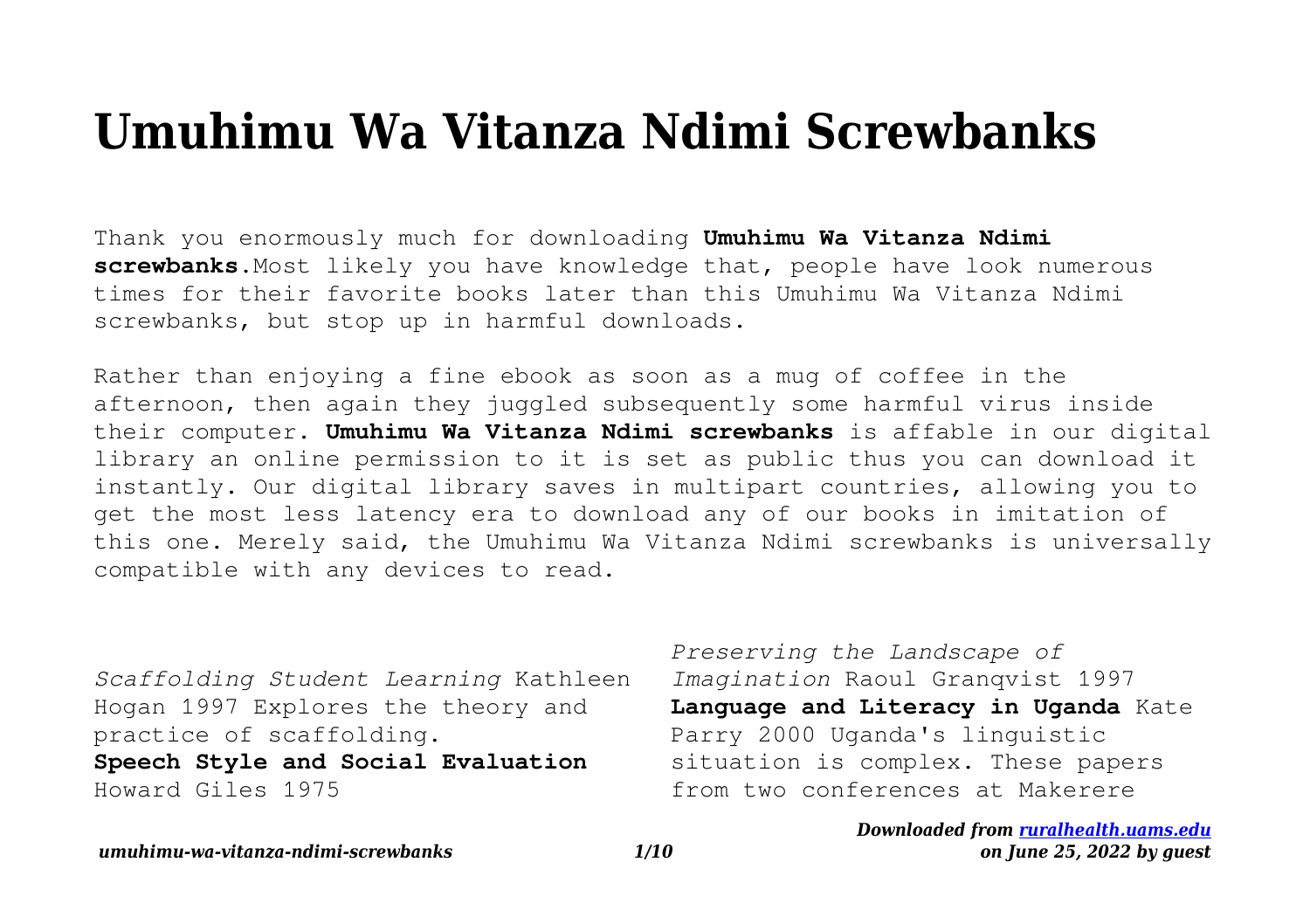University present a coherent and current picture. The book is divided into five parts: an overview of language and literacy issues in both Ugandan and international contexts; the issue of language for national communication; the role of local language in the education system: national policies and practices in teaching literacy and literature; and ways of encouraging a reading culture in Uganda.

East African Literature J. K. S. Makokha 2011 East African Literature: Essays on Written and Oral Traditions is a wide-ranging collection of essays by seasoned and younger literary critics based in universities across the eastern region of Africa. The contributors offer illuminating criticism on issues of gender, sexuality, historiography, stylistics and narratology in representative works by writers such as: Ngugi, Okot p'Bitek, Julius Ocwinyo, Goretti

*Downloaded from [ruralhealth.uams.edu](http://ruralhealth.uams.edu)* Kyomuhendo, Ebrahim Hussein, Ben Mtobwa, M. G. Vassanji, Elieshi Lema, Rebeka Njau, Kyallo Wadi Wamitila, Ken Walibora, Katini Mwachofi, Margaret Ogola, Jared Angira, Tsegaye Gebre-Medhin, Dagniachew Worku and Nuruddin Farah. Transcribed works by popular oral artists working in major vernacular languages across the region have also been examined. Several essays offer critical perspectives on stylistic trends and thematics in Kenyan, Tanzanian, Somalian and Djiboutian drama. Read collectively, these critical essays expand the field of East African literary thought at the levels of criticism, texts and issues. Fresh analyses underpinned by a number of theoretical frameworks are conducted on scriptural and oral texts by established and emergent writers. The result is a panorama of East African literature from the turn of the century to the present moment. The book breaks new ground by expanding

## *umuhimu-wa-vitanza-ndimi-screwbanks 2/10*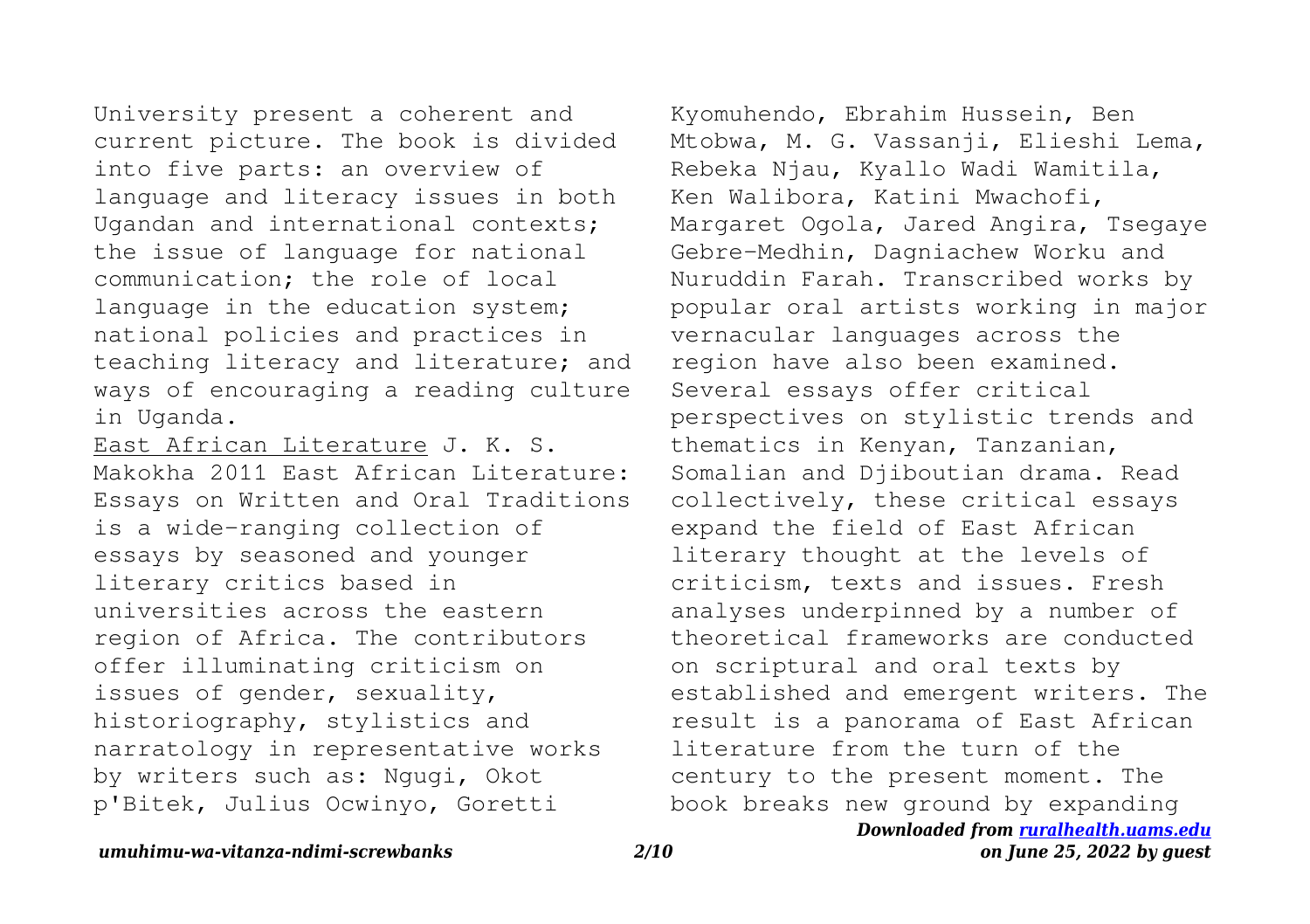the conventional meaning of East Africa to include not only Kenya, Uganda and Tanzania but also Ethiopia, Somalia and Djibouti. Gĩkũyũ Oral Literature Wanjiku Mukabi Kabira 1988

**Kamusi Ya Tashbihi, Vitendawili, Milio Na Mishangao** K. W. Wamitila 2004

**Fasihi simulizi na utamaduni** Timothy Kinoti M'ngaruthi 2008 An oral literature and African traditions guide for students and teachers. Language in Education in Africa Casmir M. Rubagumya 1990 This text aims to provide a realistic approach to the theoretical and philosophical aspects of ethics and the advancement of medical practice. It reports on the clinical application of ethical concerns in an actual healthcare setting.

*Books and Reading in Kenya* Henry Chakava 1982

**The Music of Africa** J. H. Kwabena Nketia 1974 Looks at African musical traditions, structures, and instruments in their historic, social, and cultural contexts

**Chemchemi ya marudio** K. W. Wamitila 2006

Teaching Oral Literature Masheti Masinjila 1994

**Methali Zaidi Za Kiswahili Toka Afrika Mashariki** Leonidas Kalugila

1980

**Death at the Well** Kithaka wa Mberia 2011

**A Doll ́s House** Henrik Ibsen 2018-05-23 Reproduction of the original: A Doll's House by Henrik Ibsen

**Verses and Rhymes** Algernon Brent 1879 **Msururu wa PTE Kiswahili** Suleiman A. Mirikau

**Fasihi simulizi ya Kiswahili** Kimani Njogu 2006 Swahili oral literature. Desire in Language Julia Kristeva 1980-01

*The Mwindo Epic from the Banyanga* Daniel Biebuyck 2021-01-19 A dynamic translation of the timeless African

*Downloaded from [ruralhealth.uams.edu](http://ruralhealth.uams.edu)*

*umuhimu-wa-vitanza-ndimi-screwbanks 3/10*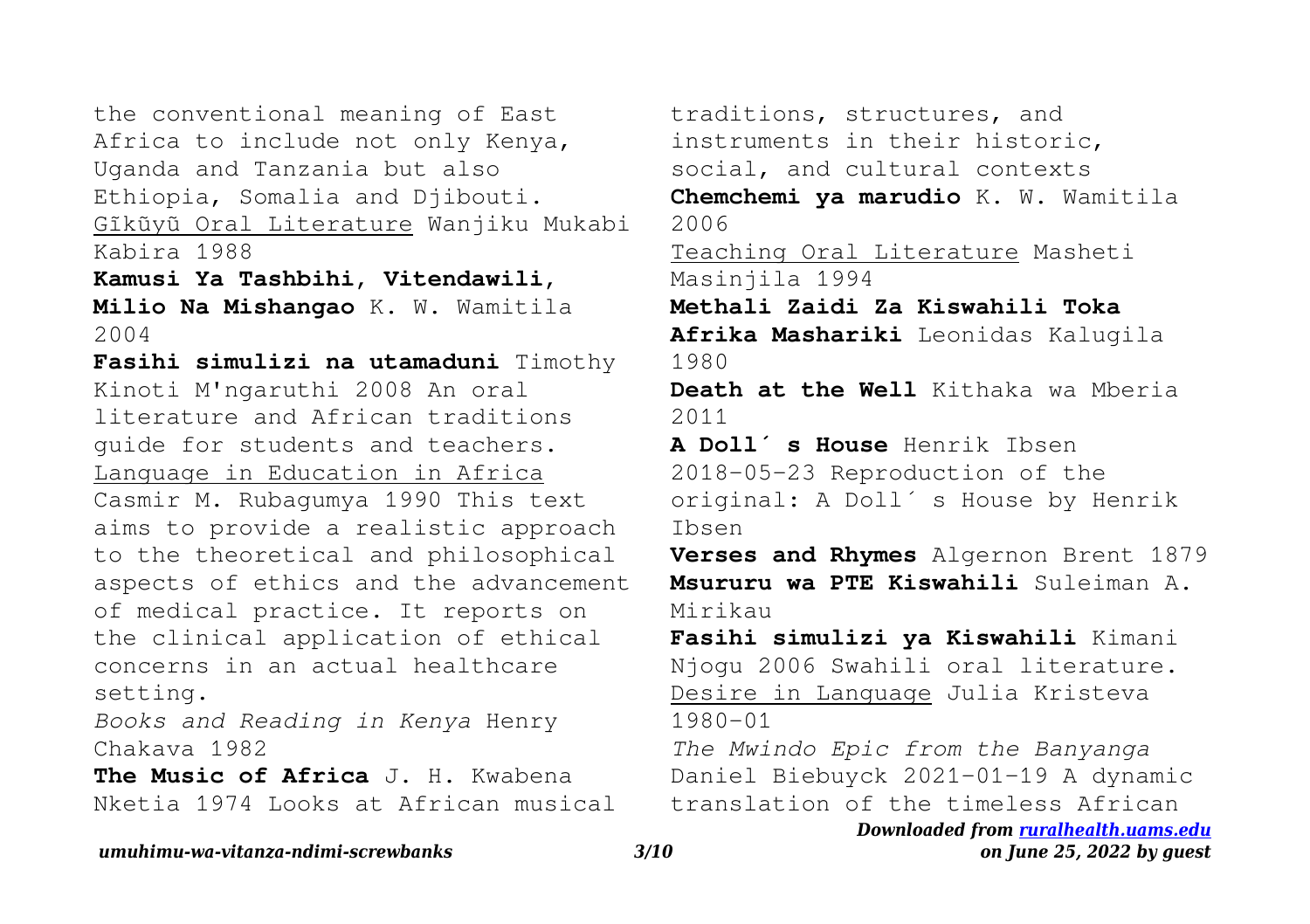epic. The feats of the hero Mwindo are glorified in this epic work, sung and narrated in a Bantu language and acted out by a member of the Nyanga tribe in the remote forest regions of what is now the Democratic Republic of the Congo. Beautifully structured and richly poetic, the epic is in prose form, interspersed with song and proverbs in verse. As an example of the classic tradition of oral folk literature, the tale provides profound insights into the social structure, values, and cosmology of this African people. *Of Grammatology* Jacques Derrida 2013-10-17 Jacques Derrida's revolutionary theories about deconstruction, phenomenology, psychoanalysis, and structuralism, first voiced in the 1960s, forever changed the face of European and American criticism. The ideas in De la grammatologie sparked lively debates in intellectual circles that included students of literature,

*Downloaded from [ruralhealth.uams.edu](http://ruralhealth.uams.edu)* philosophy, and the humanities, inspiring these students to ask questions of their disciplines that had previously been considered improper. Thirty years later, the immense influence of Derrida's work is still igniting controversy, thanks in part to Gayatri Spivak's translation, which captures the richness and complexity of the original. This corrected edition adds a new index of the critics and philosophers cited in the text and makes one of contemporary criticism's most indispensable works even more accessible and usable. *Miaka Hamsini ya Kiswahili Nchini Kenya* Inyani Simala 2014-05-08 Fifty Years of Kiswahili in Kenya is a collection of articles that were presented at an international Kiswahili conference organized by the National Kiswahili Association (CHAKITA) Kenya in 2013, which was held at the Catholic University of Eastern Africa (CUEA). A few articles

*umuhimu-wa-vitanza-ndimi-screwbanks 4/10*

*on June 25, 2022 by guest*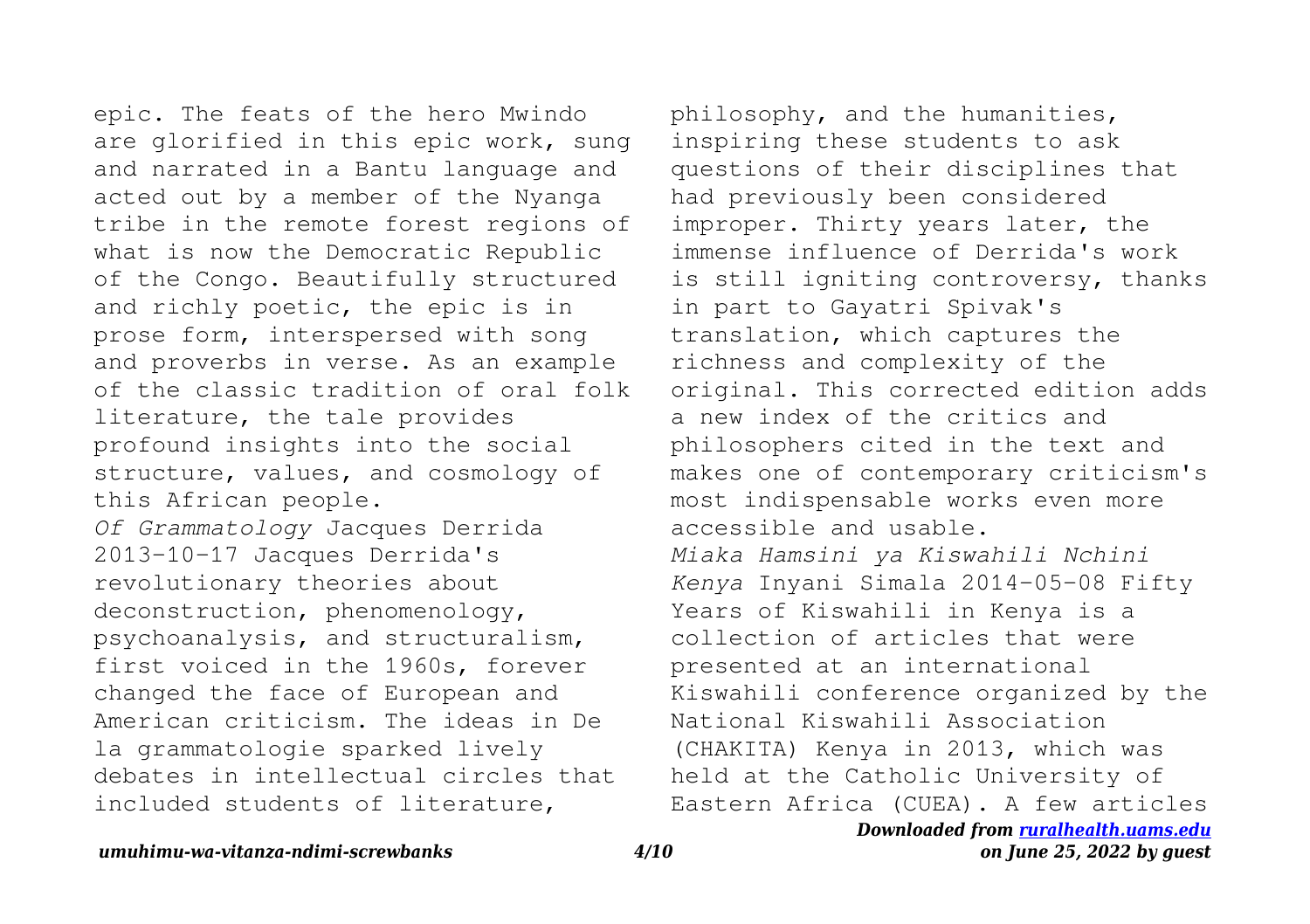are however from a similar conference held in 2012 at Kenyatta University. The book exemplifies the importance of the Kiswahili language in various sectors of society. Therefore, within this book you will find articles that focus on the teaching of the Kiswahili language; Kiswahili as a tool for national economic development; the contribution of Kiswahili to national cohesion and integration; Kiswahili research in language and literature; Kiswahili and portrayal of women; childrens literature in Kiswahili; and how Sheng affects Kiswahili. In short, the articles herein are a testimony of how Kiswahili has developed in the last fifty years in Kenya. This is a very important book for Kiswahili students and teachers. It is also an invaluable text for Kiswahili enthusiasts and all those who recognize its contribution to society.

*Speech and Phenomena, and Other*

*Downloaded from [ruralhealth.uams.edu](http://ruralhealth.uams.edu) Essays on Husserl's Theory of Signs* Jacques Derrida 1973 An advocate of the rhetorical approach to the study of language criticizes Husserl's theories based on the logical approach *Four Centuries of Swahili Verse* Jan Knappert 1988 Swahili State and Society Ali Al'Amin Mazrui 1995 This text examines the social and political impact of the Swahili language. *Kunga za Kiswahili* Timothy M. Arege 2005 Writing and Difference Jacques Derrida 2021-01-27 First published in 1967, Writing and Difference, a collection of Jacques Derrida's essays written between 1959 and 1966, has become a landmark of contemporary French thought. In it we find Derrida at work on his systematic deconstruction of Western metaphysics. The book's first half, which includes the celebrated essay on Descartes and Foucault, shows the

*umuhimu-wa-vitanza-ndimi-screwbanks 5/10*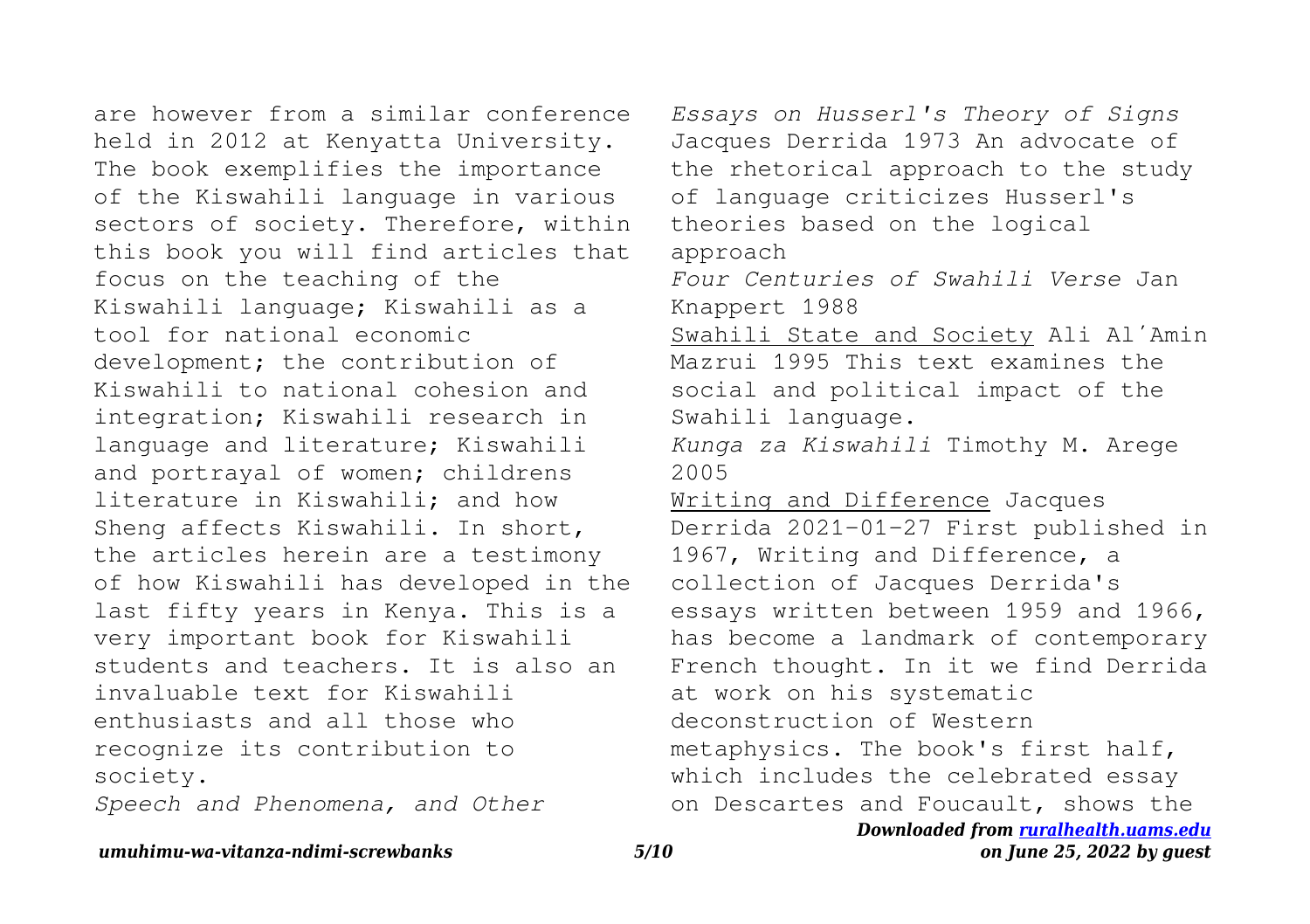development of Derrida's method of deconstruction. In these essays, Derrida demonstrates the traditional nature of some purportedly nontraditional currents of modern thought—one of his main targets being the way in which "structuralism" unwittingly repeats metaphysical concepts in its use of linguistic models. The second half of the book contains some of Derrida's most compelling analyses of why and how metaphysical thinking must exclude writing from its conception of language, finally showing metaphysics to be constituted by this exclusion. These essays on Artaud, Freud, Bataille, Hegel, and Lévi-Strauss have served as introductions to Derrida's notions of writing and différence—the untranslatable formulation of a nonmetaphysical "concept" that does not exclude writing—for almost a generation of students of literature, philosophy, and psychoanalysis. Writing and

Difference reveals the unacknowledged program that makes thought itself possible. In analyzing the contradictions inherent in this program, Derrida foes on to develop new ways of thinking, reading, and writing,—new ways based on the most complete and rigorous understanding of the old ways. Scholars and students from all disciplines will find Writing and Difference an excellent introduction to perhaps the most challenging of contemporary French thinkers—challenging because Derrida questions thought as we know it.

**Muyaka, 19th Century Swahili Popular Poetry** Mohamed Hassan Abdulaziz 1979 **Talk Is Cheap** John Haiman 1998-03-26 Putting aside questions of truth and falsehood, the old "talk is cheap" maxim carries as much weight as ever. Indeed, perhaps more. For one need not be an expert in irony or sarcasm to realize that people don't necessarily mean what they say.

*Downloaded from [ruralhealth.uams.edu](http://ruralhealth.uams.edu)*

## *umuhimu-wa-vitanza-ndimi-screwbanks 6/10*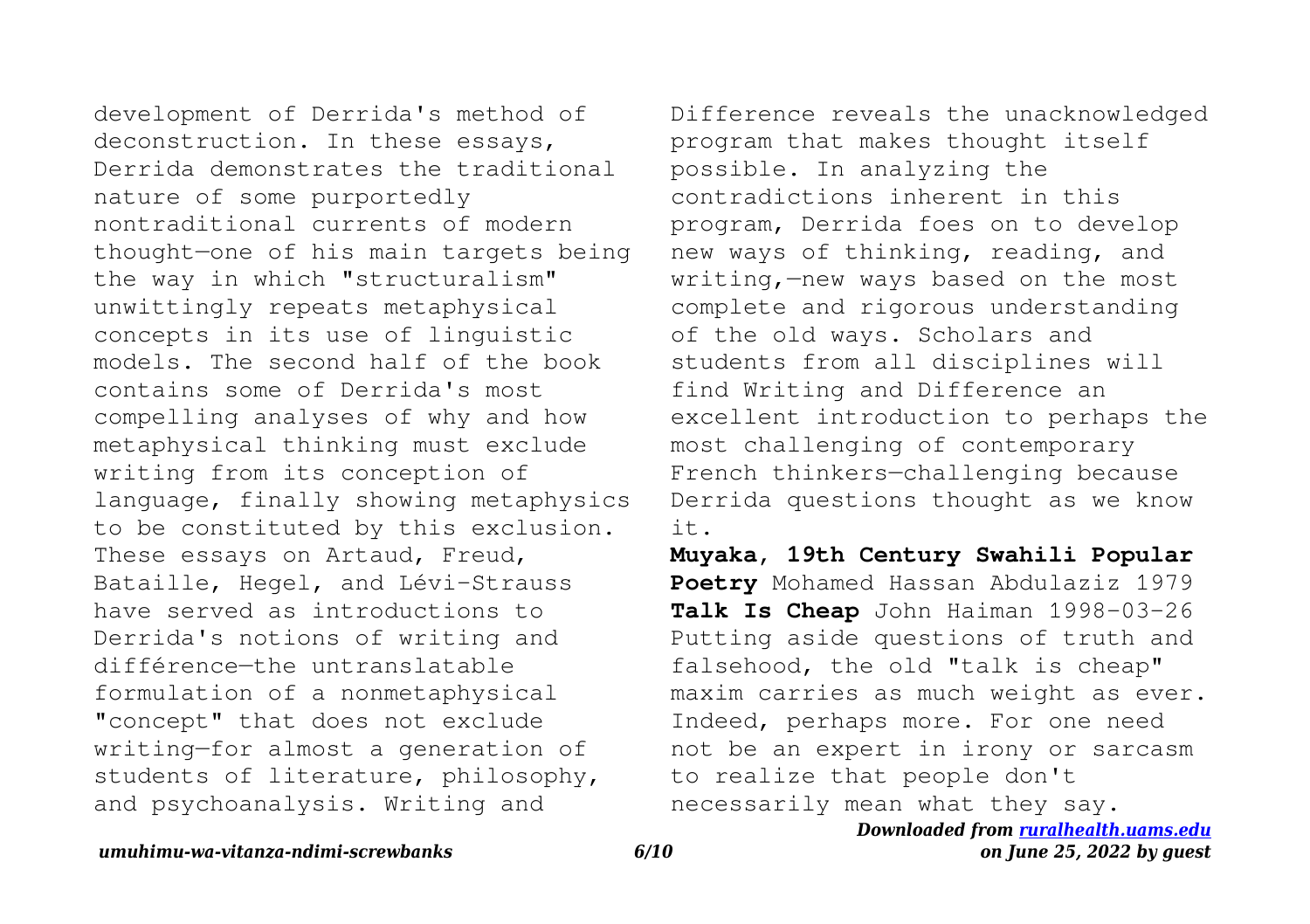Phrases such as "Yeah, right" and "I couldn't care less" are so much a part of the way we speak--and the way we live--that we are more likely to notice when they are absent (for example, Forrest Gump). From our everyday dialogues and conversations ("Thanks a lot!") to the screenplays of our popular films (Pulp Fiction and Fargo), what is said is frequently very different from what is meant. Talk is Cheap begins with this telling observation and proceeds to argue that such "unplain speaking" is fundamentally embedded in the way we now talk. Author John Haiman traces this sea-change in our use of language to the emergence of a postmodern "divided self" who is hyper-conscious that what he or she is saying has been said before; "cheap talk" thus allows us to distance ourselves from a social role with which we are uncomfortable. Haiman goes on to examine the full range of these pervasive distancing

*Downloaded from [ruralhealth.uams.edu](http://ruralhealth.uams.edu)* mechanisms, from clichés and quotation marks to camp and parody. Also, and importantly, this text highlights several new ways in which the English language is evolving (and has evolved) in response to our postmodern world view. In other words, this study shows us how what we are saying is gradually separating itself from how we say it. As provocative as it is timely, the book will be fascinating reading for students of linguistics, literature, communication, anthropology, philosophy, and popular culture. Magical Realism in West African Fiction Brenda Cooper 2012-10-12 This study contextualizes magical realism within current debates and theories of postcoloniality and examines the fiction of three of its West African pioneers: Syl Cheney-Coker of Sierra Leone, Ben Okri of Nigeria and Kojo Laing of Ghana. Brenda Cooper explores the distinct elements of the genre in a West African context, and

*umuhimu-wa-vitanza-ndimi-screwbanks 7/10*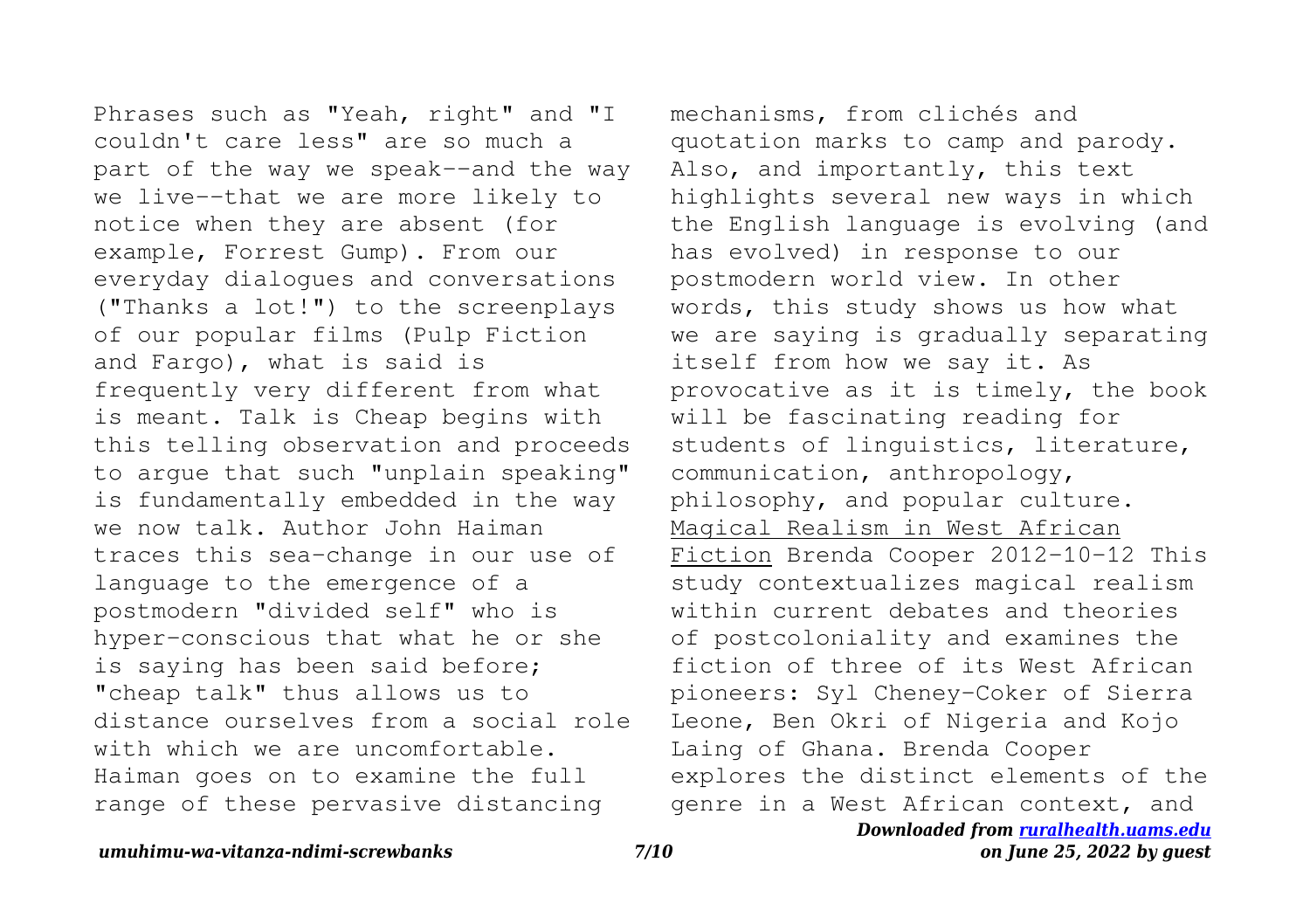in relation to: \* a range of global expressions of magical realism, from the work of Gabriel Garcia Marquez to that of Salman Rushdie \* wider contemporary trends in African writing, with particular attention to how the realism of authors such as Chinua Achebe and Wole Soyinka has been connected with nationalist agendas. This is a fascinating and important work for all those working on African literature, magical realism, or postcoloniality.

**Kichocheo cha fasihi** K. W. Wamitila 2003 On the role and importance of oral literature in the development of written literature.

Johari ya Kiswahili 2 2005

Language Policy in East Africa Ireri Mbaabu 1996

**Gumbo Ya Ya** Aurielle Marie 2021-09-21 Gumbo Ya Ya, Aurielle Marie's stunning debut, is a cauldron of hearty poems exploring race, gender, desire, and violence in the lives of Black gxrls, soaring against the

backdrop of a contemporary South. These poems are loud, risky, and unapologetically rooted in the glory of Black gxrlhood. The collection opens with a heartrending indictment of injustice. What follows is a striking reimagination of the world, one where no Black gxrl dies "by the barrel of the law" or "for loving another Black gxrl." Part familial archival, part map of Black resistance, Gumbo Ya Ya catalogs the wide gamut of Black life at its intersections, with punching cultural commentary and a poetic voice that holds tenderness and sharpness in tandem. It asks us to chew upon both the rich meat and the tough gristle, and in doing so we walk away more whole than we began and thoroughly satisfied.

*Peak Revision K.C.S.E. Kiswahili* **Marina's Voice** K. W. Wamitila 2018 **Peak Encyclopaedia K.C.S.E. Compulsory Subjects**

African Oral Literature Isidore

*Downloaded from [ruralhealth.uams.edu](http://ruralhealth.uams.edu) on June 25, 2022 by guest*

## *umuhimu-wa-vitanza-ndimi-screwbanks 8/10*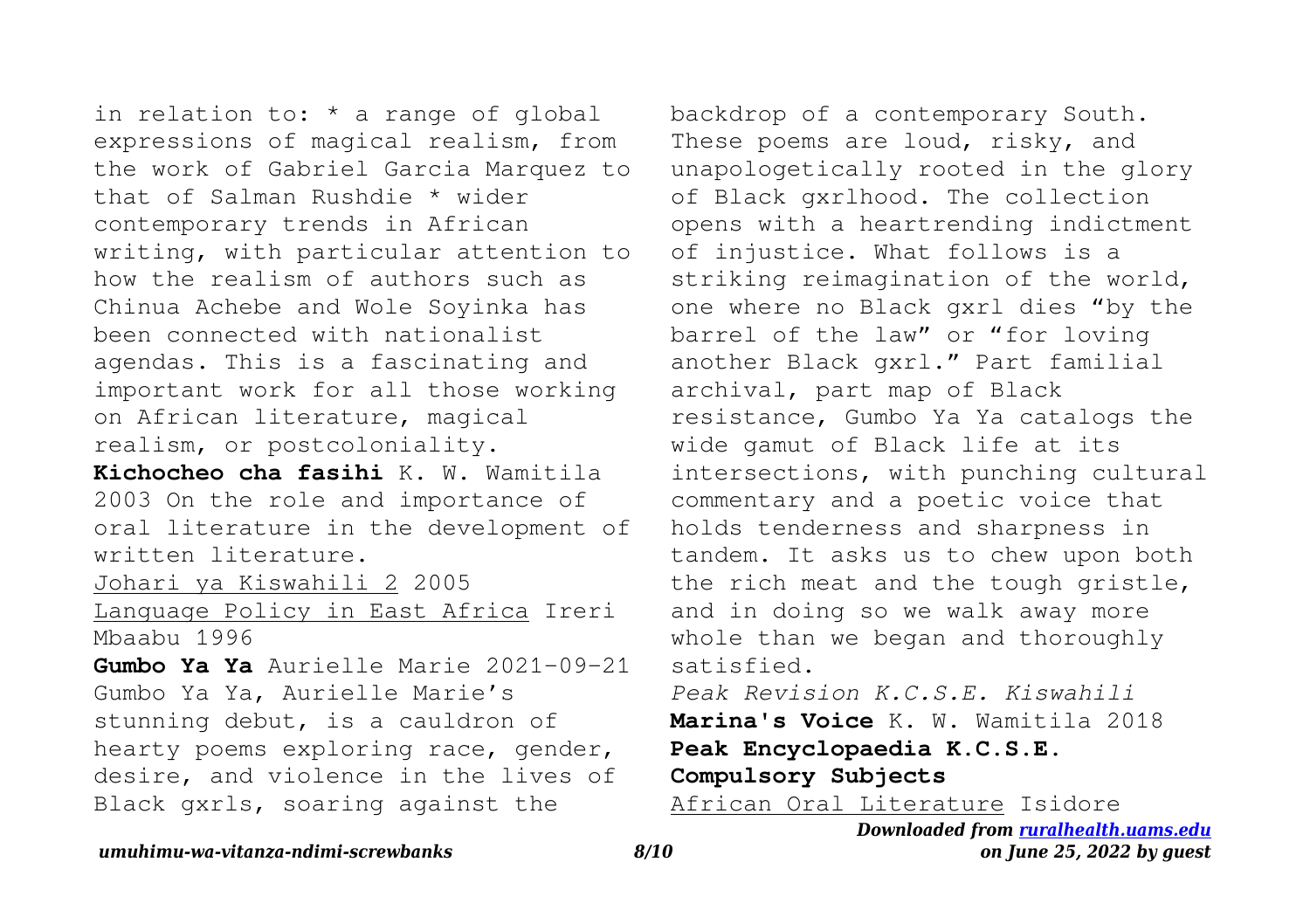Okpewho 1992 "... its pages come alive with wonderful illustrative material coupled with sensitve and insightful commentary." —Reviews in Anthropology "... the scope, breadth, and lucidity of this excellent study confirm that Okpewho is undoubtedly the most important authority writing on African oral literature right now... "Â —Research in African Literatures "Truly a tour de force of individual scholarship... "Â —World Literature Today "... excellent... " —African Affairs "... a thorough synthesis of the main issues of oral literature criticism, as well as a grounding in experienced fieldwork, a wide-ranging theoretical base, and a clarity of argument rare among academics."Â —Multicultural Review "This is a breathtakingly ambitious project... "Â —Harold Scheub "... a definitive accounting of the evidence of living oral traditions in Africa today. Professor Okpewho's authority as an expert in this important new

field is unrivaled." —Gregory Nagy "Isidore Okpewho's ÂAfrican Oral Literature is a marvelous piece of scholarship and wide-ranging research. It presents the most comprehensive survey of the field of oral literature in Africa." —Emmanuel Obiechina "... a tour de force of scholarship in which Okpewho casts his net across the African continent. searching for its verbal forms through voluminous recent writings and presents African oral literature in a new voice, proclaiming the literariness of African folklore." —Dan Ben-Amos "This is an outstanding book by a scholar whose work has already influenced how African literature should be conceived.... Professor Okpewho is a scholar with a special talent to nurture scholarship in others. After this work, African literature will never be the same."Â —Mazisi Kunene Isidore Okpewho, for many years Professor of English at the University of Ibadan, is one of

*Downloaded from [ruralhealth.uams.edu](http://ruralhealth.uams.edu)*